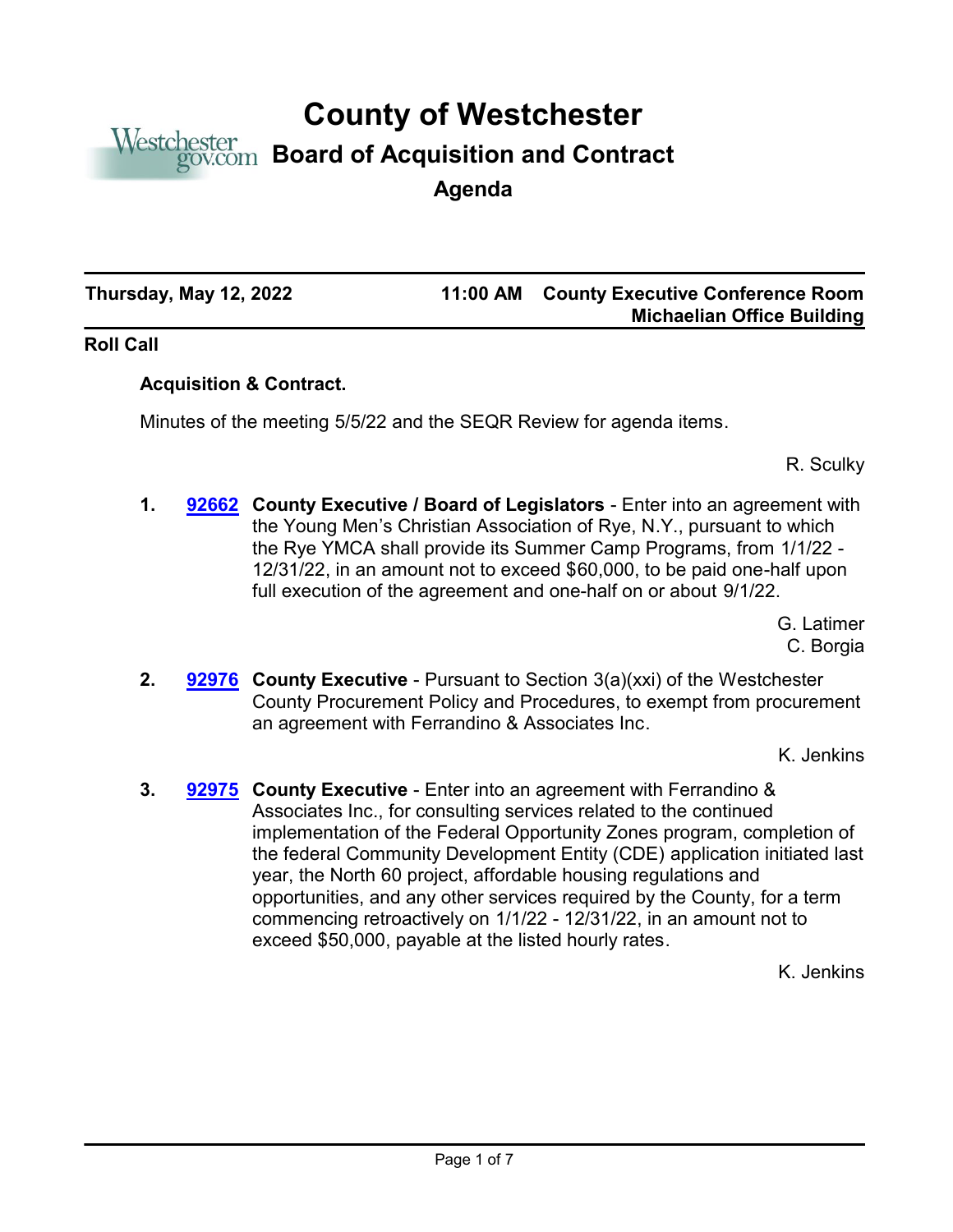**4. County Executive** - Amend a 3/24/22 Resolution to enter into an **[92981](http://westchestercountynyexec.legistar.com/gateway.aspx?m=l&id=/matter.aspx?key=3280)** agreement with Community Capital New York to administer payments to grantees under the Business FIRST program for religious and nonprofit corporations, from 1/1/22 - 12/31/23, for an amount not-to-exceed \$350,000, and the transfer from the County of up to \$16,650,000 to be distributed to recipients who qualify for the programs, is hereby amended to also include as additional permitted grantees under the Business FIRST program businesses that are certified as Minority or Woman Owned Business Enterprises (MWBEs) by the State of New York, or Disadvantaged Business Enterprises (DBEs) by the United States of America.

G. Latimer

**5. County Executive** - Amend Resolution # 91215 approved on 3/24/22, **[92982](http://westchestercountynyexec.legistar.com/gateway.aspx?m=l&id=/matter.aspx?key=3281)** which determined, pursuant to Section 3(a)xxi of the Westchester County Procurement Policy and Procedures, that application of the procedural requirements contained therein, including the necessity of soliciting proposals, was neither cost effective nor expedient, and accordingly, not in the best interest of the County of Westchester in connection with the procurement of an agreement with Community Capital New York to administer payments to the grantees under the Business FIRST program for religious and nonprofit corporations, for an amount not-to-exceed \$350,000, and the transfer from the County of up to \$16,650,000 to be distributed by Community Capital New York to eligible grantees, is hereby amended to also include as additional permitted grantees under the transfer up to \$16,650,000 to be distributed by CCNY to recipients who qualify for the program businesses that are certified as Minority or Woman Owned Business Enterprises (MWBEs) by the State of New York, or Disadvantaged Business Enterprises (DBEs) by the United States of America.

G. Latimer

**6. [93141](http://westchestercountynyexec.legistar.com/gateway.aspx?m=l&id=/matter.aspx?key=3305)** County Executive/Ctywide Admin Svc - Enter into an agreement with RM Friedland, LLC, to provide the County with various real estate services, including brokerage services, to assist the County in better management of its real property, for a term commencing upon execution of the agreement by both parties and approval of same by the Office of the County Attorney, and continuing for a period of one (1) year thereafter, payable at the rates set forth in Schedule "A", for a not to exceed aggregate sum of \$50,000 and to further authorize RM Friedland, LLC to subcontract a portion of the services to Sky Queen Realty, West Harrison.

C. Steers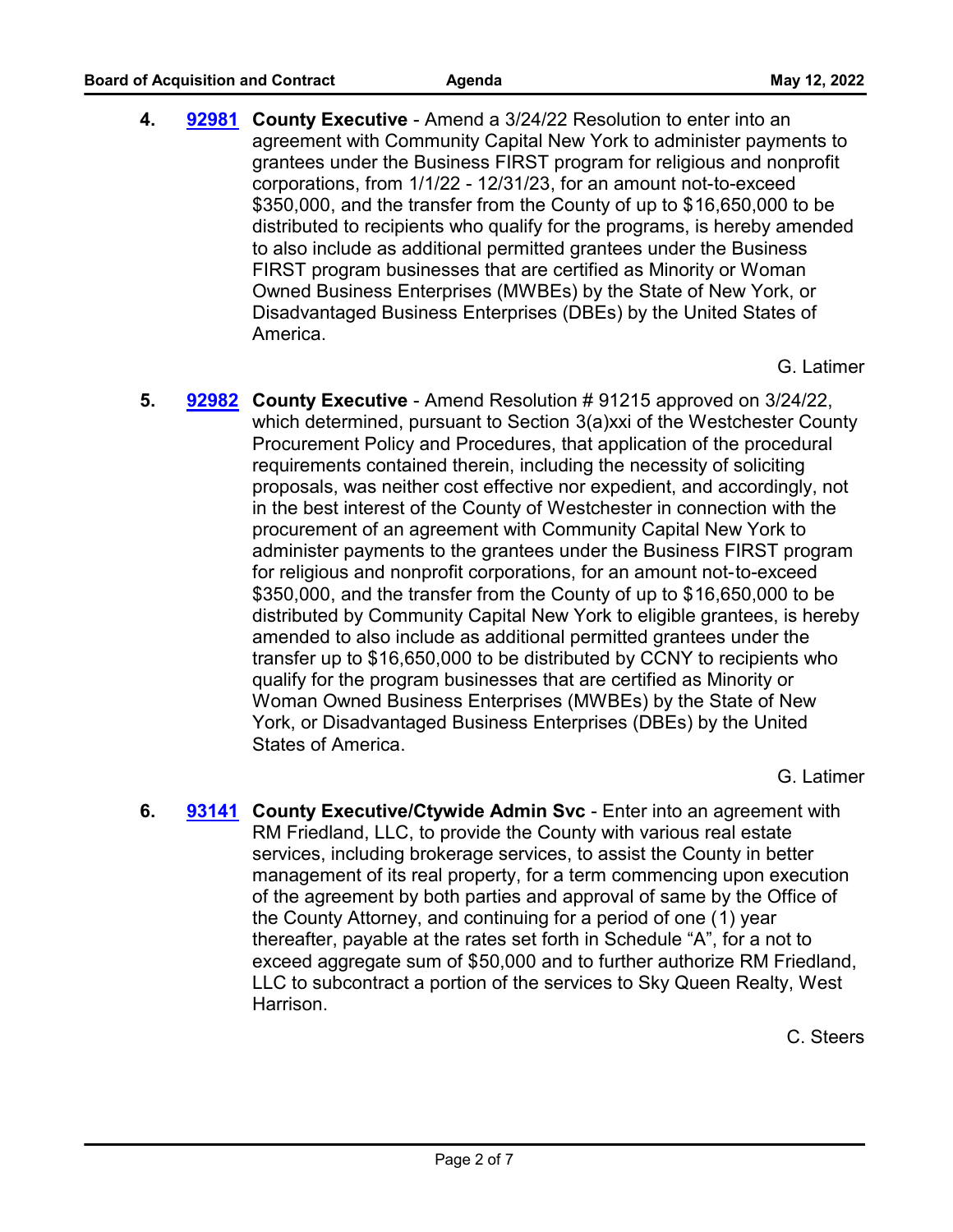7. **[92984](http://westchestercountynyexec.legistar.com/gateway.aspx?m=l&id=/matter.aspx?key=3282)** County Executive/Office of Tourism - Enter into a Film Permit with Woodbridge Productions, Inc., to authorize filming at Westchester County Airport, from 5/2/22 - 5/3/22 with an estimated permit fee of \$73,600, payable to the County, which includes estimated overtime costs for County personnel.

N. Caputo

**8. County Executive/Office for Women** -**1)** Rescind a 2/24/22 resolution to **[92921](http://westchestercountynyexec.legistar.com/gateway.aspx?m=l&id=/matter.aspx?key=3283)** enter into two (2) separate agreements for services in connection with the Westchester County Domestic Violence High Risk Team, with Hope's Door, Inc., and Pace University, and **2)** enter into two (2) separate subaward agreements, each of which will subaward a portion of a grant, will be for a term commencing on 10/1/21 - 9/30/25, and for which each party is to use the subawarded funds in furtherance of providing grant-funded services in connection with the Westchester County Domestic Violence High Risk Team, as follows: Hope's Door, Inc., in an amount not-to-exceed \$711,550; and Pace University, in an amount not-to-exceed \$158,868.

R. Schlaff

**9. [93149](http://westchestercountynyexec.legistar.com/gateway.aspx?m=l&id=/matter.aspx?key=3304)** Planning - Pursuant to Section 3(a)(xxi) of the Westchester County Procurement Policy and Procedures, to exempt from procurement an agreement with Mount Vernon United Tenants.

N. Drummond

**10. [93024](http://westchestercountynyexec.legistar.com/gateway.aspx?m=l&id=/matter.aspx?key=3284) Planning** - Amend an agreement with Mount Vernon United Tenants to provide an Emergency Rental Assistance Program that will increase the submission of applications by tenants with rental arrears to prevent evictions in Westchester County, in order to increase the amount by \$150,000, from \$35,000 **to** a new amount of \$185,000, and to change the expiration date from 5/31/22 **to** 9/30/22.

N. Drummond

**11. [93026](http://westchestercountynyexec.legistar.com/gateway.aspx?m=l&id=/matter.aspx?key=3285)** Planning - Amend an agreement with Sheltering the Homeless is our Responsibility Inc./Interfaith Council for Affordable Residences, Inc., its successors or assigns, to provide the Developer with a grant in the amount of \$333,245 from the federal HOME Investment Partnership Program to be used by the Developer to supplement the cost of the new construction/land acquisition of two detached three-bedroom affordable homeownership units which will affirmatively further fair housing ("AFFH") to be located at 112 North Lawn Avenue, in the Town of Greenburgh, in order to change the expiration date of the agreement from 4/26/22 **to** 4/26/24.

N. Drummond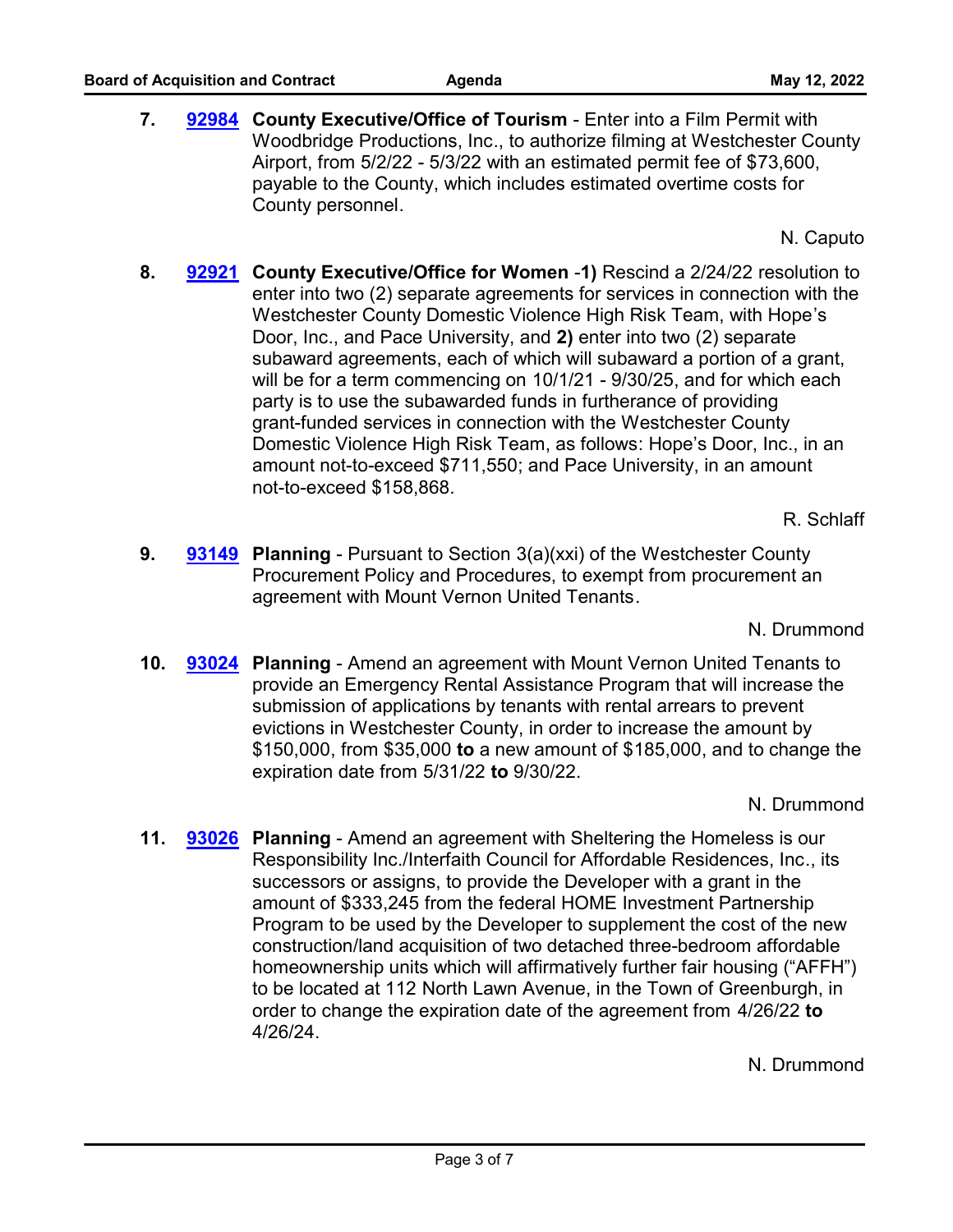**12. [93027](http://westchestercountynyexec.legistar.com/gateway.aspx?m=l&id=/matter.aspx?key=3286)** Planning - Pursuant to Section 3(a)(xxi) of the Westchester County Procurement Policy and Procedures, to exempt from procurement an agreement with the Housing Action Council, Inc.

N. Drummond

**13. [93028](http://westchestercountynyexec.legistar.com/gateway.aspx?m=l&id=/matter.aspx?key=3287) Planning - Enter into an agreement with the Housing Action Council, Inc.** ("HAC"), for the provision of technical assistance to not-for-profit developers of new fair and affordable housing projects and/or local housing boards, in an amount not to exceed \$125,840, from 1/1/22 - 12/31/22, that HAC will be authorized to use the Pace University's Elisabeth Haub School of Law's Land Use Law Center ("LULC"). LULC will be a sub-consultant for the provision of organizational and technical assistance to both HAC and the local not-for-profit developers and housing boards.

N. Drummond

**14. [92476](http://westchestercountynyexec.legistar.com/gateway.aspx?m=l&id=/matter.aspx?key=3288)** Social Services - Enter into a Multiple Projects Renewal Grant Agreement with the United States Department of Housing and Urban Development ("HUD") in order to accept grant funds in the amount of \$7,678,097, under the HUD's 2021 Continuum of Care (CoC) Program, to be used to fund eight (8) projects, as more particularly described in the listed Schedule A.

L. Townes

**15. [92654](http://westchestercountynyexec.legistar.com/gateway.aspx?m=l&id=/matter.aspx?key=3289)** Senior Programs and Services - Enter into grant agreements with the New York State Office for the Aging to accept grant funds made available to the County under Titles III-B, III-C & the Nutrition Services Incentive Program ("NSIP"), III-D, and III-E of the Older Americans Act ("OAA") for the provision of various support services, in the total aggregate not-to-exceed amounts listed. The Grant Agreements will be for a term commencing retroactive to 1/1/22 - 12/31/22, except for the grant agreement for NSIP, which will commence retroactive to 10/1/21 - 9/30/22.

M. Carpenter

**16. [92890](http://westchestercountynyexec.legistar.com/gateway.aspx?m=l&id=/matter.aspx?key=3290) Community Mental Health / Information Technology - Pursuant to** Section 3(a)(xxi) of the Westchester County Procurement Policy and Procedures, to exempt from procurement an agreement with Coordinated Care Services, Inc.

> M. Orth M. Beirne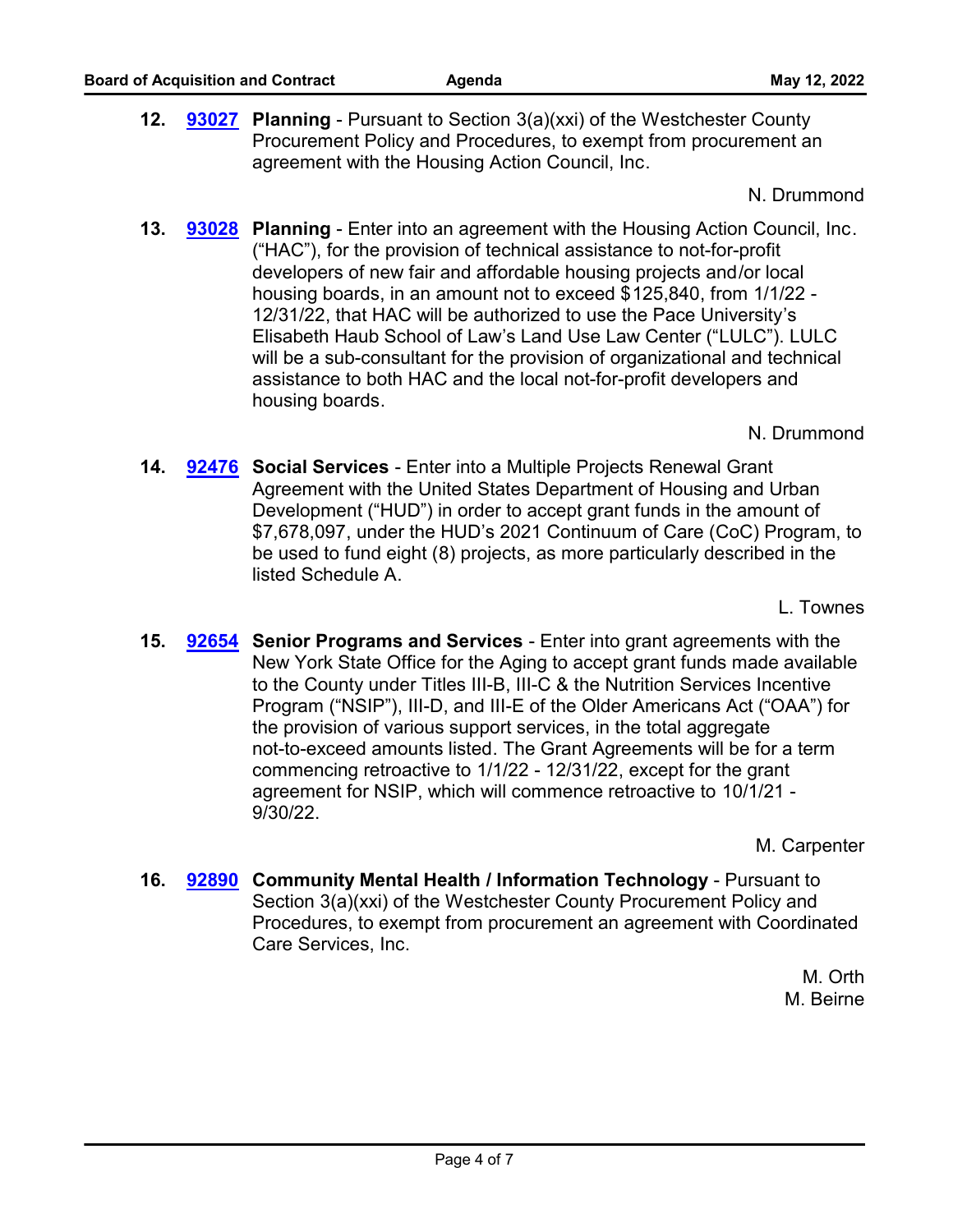**17. [92891](http://westchestercountynyexec.legistar.com/gateway.aspx?m=l&id=/matter.aspx?key=3291) Community Mental Health / Information Technology - Enter into a** consulting agreement with Coordinated Care Services, Inc., pursuant to which CCSI will develop fidelity assessments, performance monitoring and sustainability assessments in order to evaluate and improve the performance and fiscal sustainability of the newly created Mobile Crisis Response Teams (MCRTs), under the County's Project Alliance Initiative, from 5/1/22 - 3/31/23, in an amount not to exceed \$75,000.

> M. Orth M. Beirne

**18. [92936](http://westchestercountynyexec.legistar.com/gateway.aspx?m=l&id=/matter.aspx?key=3292) Public Safety - Enter into a Federal Equitable Sharing Agreement with** the United States to authorize the County to receive an "equitable share" of asset seizures and forfeitures that occur in connection with the activities of the United States Drug Enforcement Administration Westchester Tactical Diversion Squad Task Force, commencing upon full execution and remain in effect until a party changes its relative contribution to the Task force or terminates the agreement by upon thirty (30) days prior written notice.

T. Gleason

**19. [92938](http://westchestercountynyexec.legistar.com/gateway.aspx?m=l&id=/matter.aspx?key=3293)** Public Safety - Enter into an agreement with the State of New York, acting by and through its Department of Transportation ("NYSDOT"), which will be retroactive to 1/1/19 - 12/31/23, in order for the County to be reimbursed for the costs associated with providing dispatching and other services for NYSDOT's Highway Emergency Local Patrol program, in the amount of \$390,594.

T. Gleason

20. **[93054](http://westchestercountynyexec.legistar.com/gateway.aspx?m=l&id=/matter.aspx?key=3294)** Parks - Amend the permit agreement with the State of New York, acting by and through the Commissioner of General Services, dated 3/31/20 to utilize the County Center to construct a temporary emergency facility for purposes related to responding to the COVID-19 public health disaster emergency; to **1)** acknowledge that the State has discontinued using the Premises for the Emergency Use and has started dismantling its Emergency Use and restoring the Premises as set forth in the Permit, and **2)** extend the term of the Permit Agreement through 1/31/23, with the option to renew through 5/31/23, upon fifteen (15) days' prior written notice, and mutual agreement of the Parties, for the purposes of the State dismantling its Emergency use and restoring the Premises as per the terms of the Permit Agreement.

K. O'Connor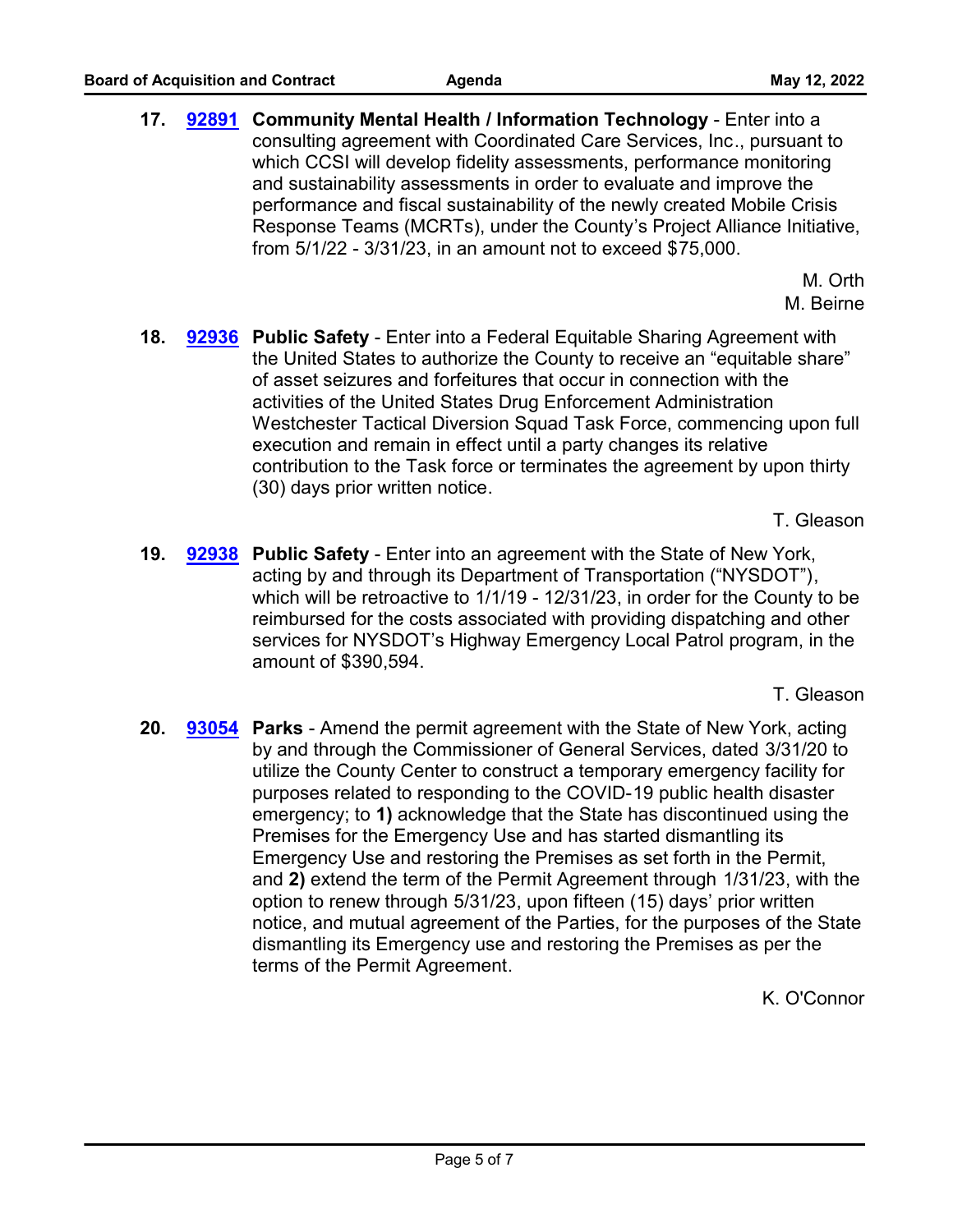21. **[92371](http://westchestercountynyexec.legistar.com/gateway.aspx?m=l&id=/matter.aspx?key=3295) DPW/Transportation** - Enter into Lease Agreement No. WCA 22002 with the United States of America, acting through its Department of Transportation, for the use by the Federal Aviation Administration ("FAA") of approximately 1.14 acres of property at Westchester County Airport containing the air traffic control tower, for a term commencing retroactively on 7/1/20 - 6/30/25, at no cost, and that consideration for the FAA's use of this property will be its operation and maintenance of the air traffic control tower. These services are crucial to safely and efficiently guide aircraft. The FAA will also be responsible for water consumption.

H. Greechan

22. **[92632](http://westchestercountynyexec.legistar.com/gateway.aspx?m=l&id=/matter.aspx?key=3296) DPW/Transportation** - Amend Agreement No. 19-908 with WSP USA Inc., be amended retroactively to 2/24/22 to provide for additional On-Call Construction Administration Services for Roadway and Bridge construction projects at various locations in Westchester County, New York, to provide additional on-call construction administration services to assist Department personnel in overseeing construction projects, and for the additional services rendered the consultant shall be paid a fee of \$500,000, increasing the total maximum fee to \$2,750,000, with the completion date of the agreement to be extended to 2/24/24. Approval of the 2 listed subconsultants.

H. Greechan

23. **[92828](http://westchestercountynyexec.legistar.com/gateway.aspx?m=l&id=/matter.aspx?key=3297) DPW/Transportation** - Contract No. 17-521 with LeChase Construction Services, LLC, for New Equipment Storage Building, Richard A. Flynn, Sr. Fire Training Center, Valhalla Campus, Valhalla, New York. Approval of Northeast Fire Protection, Inc., Hawthorne, as a subcontractor.

H. Greechan

24. **[92830](http://westchestercountynyexec.legistar.com/gateway.aspx?m=l&id=/matter.aspx?key=3298) DPW/Transportation** - Contract No. 20-518 with ELQ Industries, Inc., for Cleaning Closed Drainage Systems & Drainage Structures/Video Inspection, for Roadway Rehabilitation, Mamaroneck Avenue (C.R. #8, 8A, 8B, 8C & 8D), from Bryant Avenue to Mount Pleasant Avenue, a Distance of 5.09 Miles, City of White Plains, Town of Harrison and Village of Mamaroneck, New York. Approval of McVac Environmental Services, Inc., New Haven, CT, as a subcontractor.

H. Greechan

25. **[92913](http://westchestercountynyexec.legistar.com/gateway.aspx?m=l&id=/matter.aspx?key=3299)** DPW/Transportation - Obtain a proposal and to negotiate a fee with KG+D Architects, P.C., 285 Main Street, Mount Kisco, New York 10549, for architectural and engineering services for Merestead Farm House Restoration, Towns of Bedford and New Castle, New York. (Agreement No. 22-915)

H. Greechan